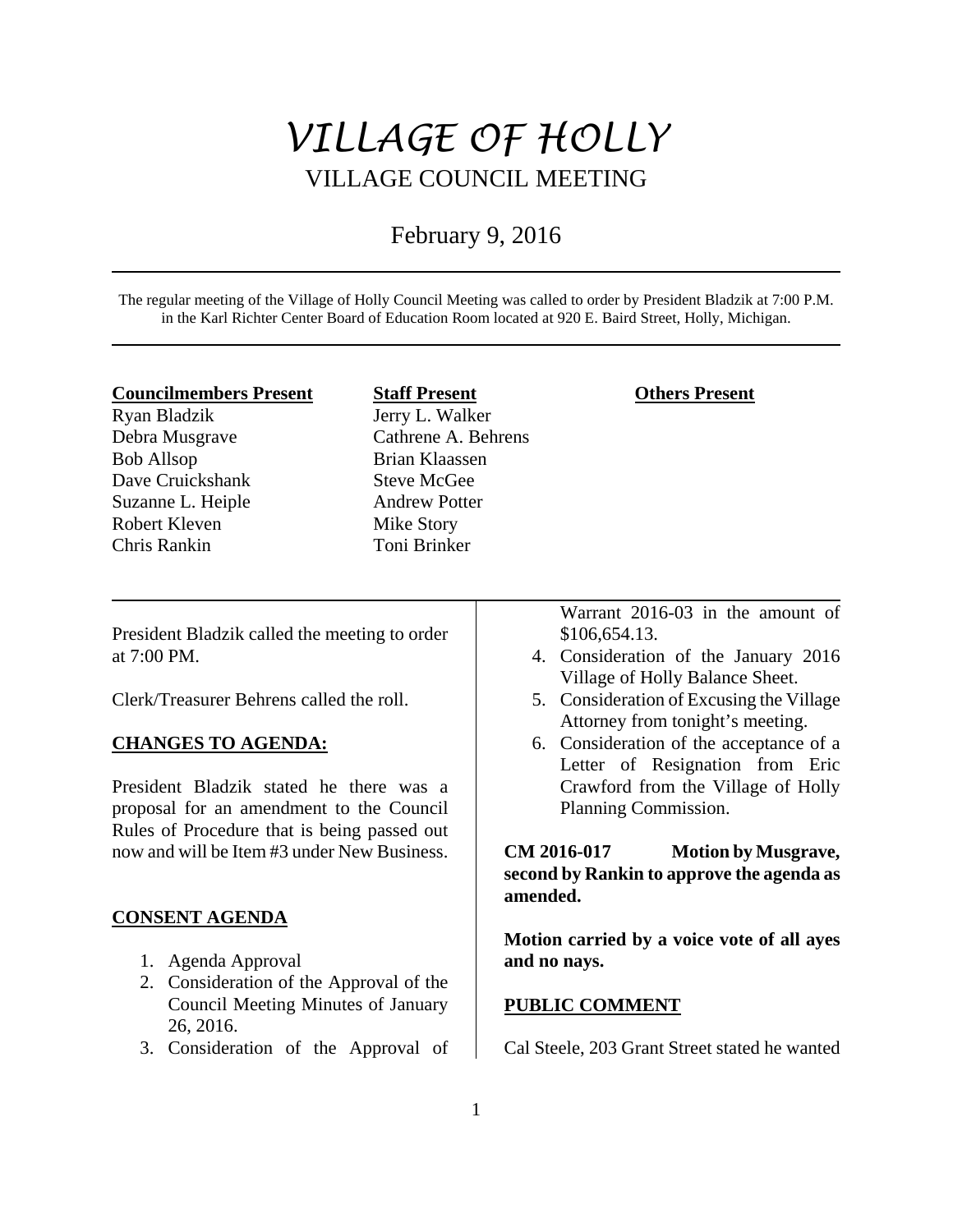to thank everyone that had the opportunity to come to the Public Safety Dinner dance. Because of their generosity any monies made were to be turned over to the Village for fireworks. On behalf of Suzanne and himself, he presented a check to Village President Bladzik in the amount of \$600 for the fireworks fund.

## **OLD BUSINESS**

None

#### **NEW BUSINESS**

## **#1. Consideration of setting a Charter and Ordinance Committee Meeting.**

President Bladzik stated that this meeting has been requested to review the new codified ordinances and the recommendations that American Legal Publishing made to ensure everything is in order.

**The Charter and Ordinance Committee set a meeting for Thursday, February 18, 2016 at 6:30 PM.** 

**#2. Consideration of setting a Finance Committee Meeting to review the Village Rental Registration Fees.** 

**The Finance Committee Meeting set a meeting for Monday, February 22, 2016 at 6:30 pm.** 

## **#3. Consideration of an amendment to the Council Rules and Procedures.**

President Bladzik stated under New Business Item #3 to amend the Council Rules of Procedure to add a line in Section 3.1,

subsection 10; public comment shall be allowed before each council vote and public comment shall follow the guidelines listed above in Item #8a.

## **CM 2016-018 Motion by Cruickshank, second by Heiple to amend the Council Rules and Procedures.**

Council Member Cruickshank stated that it doesn't make sense to him that the public does not have an opportunity to provide input on each item on the agenda. The public should have the ability to comment on each specific bill; he believes it is appropriate to seek their input and as we are discussing and details come out he would like to see them have an opportunity to voice their thoughts.

Council Member Rankin asked if this was something that would go to the Charter and Ordinance Committee to hash out the details.

President Bladzik stated this is an amendment to the Council Rules of Procedure so it is the council prerogative. He asked if staff was aware of any other communities that we were aware of that use this procedure.

Clerk/Treasurer Behrens stated she was not aware of any that followed this process.

Council Member Allsop stated that the agenda is available for the public to look at when they come in this room. What if there is someone who wants to go through 15 or 20 items. He can look at that before and he can ask on the public comment any of those questions.

Council Member Cruickshank stated that what he is proposing is there will be four minutes per item to give the public an opportunity to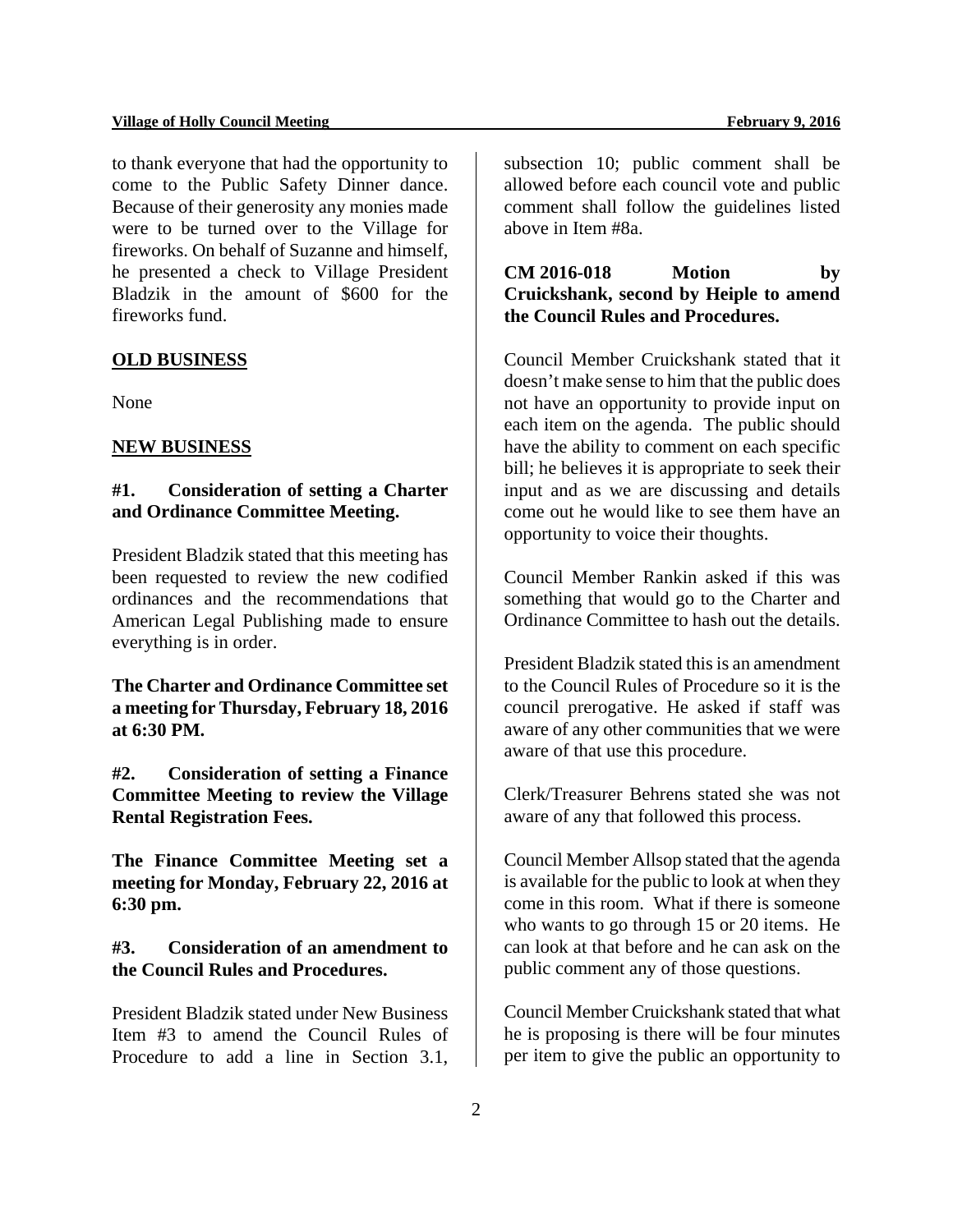express their opinion or as the item is being discussed by the Council the public may have a question arise that they would like to have answered regarding whatever topic may be on the table.

Village President Bladzik stated that for one example if there are ten agenda items and one person takes the opportunity to comment on each item that adds 40 minutes to the meeting.

Council Member Heiple stated and that is only if only one person makes comment; there could be multiple people who wish to comment on a topic and that could be kind of messy.

Council Member Cruickshank stated he thinks that is why we have entered public service.

President Bladzik stated that the Council has another 168 hours per week that they could be out talking to people. The agenda is provided five days in advance. There is nothing stopping a council member from holding a town hall or a coffee hour to discuss issues. That is part of our job too. To pile our entire job into one council meeting in one or two hours; that seems to be shirking the rest of our duties as public officials. Our contact information is out there; he gets phone calls, emails and Facebook messages and he responds to them. He believes there is plenty of opportunity for the public to ask questions and do research if they have interest. We do not place big items on the agenda five days prior to the meeting to discuss them. We have been working on the design charrette for four months; we are still presenting it; there has been a great deal of opportunity that doesn't involved extending already long days for our staff and meetings when part of our job is to

make decisions. He believes this will open this up to a lot of inefficiencies in our business meetings.

Council Member Cruickshank stated that he understands his point of view so for the big items that are done but this is purely thinking about the normal churning through of items that we do on a monthly basis. Over the past six months he thinks there may have been five instances where someone had the desire to make a comment during the presentation. He attributes it to signing up for this job and people do not necessarily contact us and this is the only avenue they have.

Council Member Musgrave stated that she has sat on many boards, the public was always granted the courtesy of public comment but we are here as elected officials to take care of business; that is what we are charged with doing; we definitely want the publics input but to open it up to every single item is counterproductive.

#### **Roll call vote was as follows:**

**Voting for: Cruickshank, Heiple, Kleven, Rankin Voting against: Allsop, Musgrave, Bladzik Absent: None Motion carried.** 

## **REPORTS**

## **Village Manager**

Manager Walker stated there has been a lot of press about water quality and water testing as a result of a City to the north of us. Here in Holly we have a regimented water testing procedure. He has a copy of our testing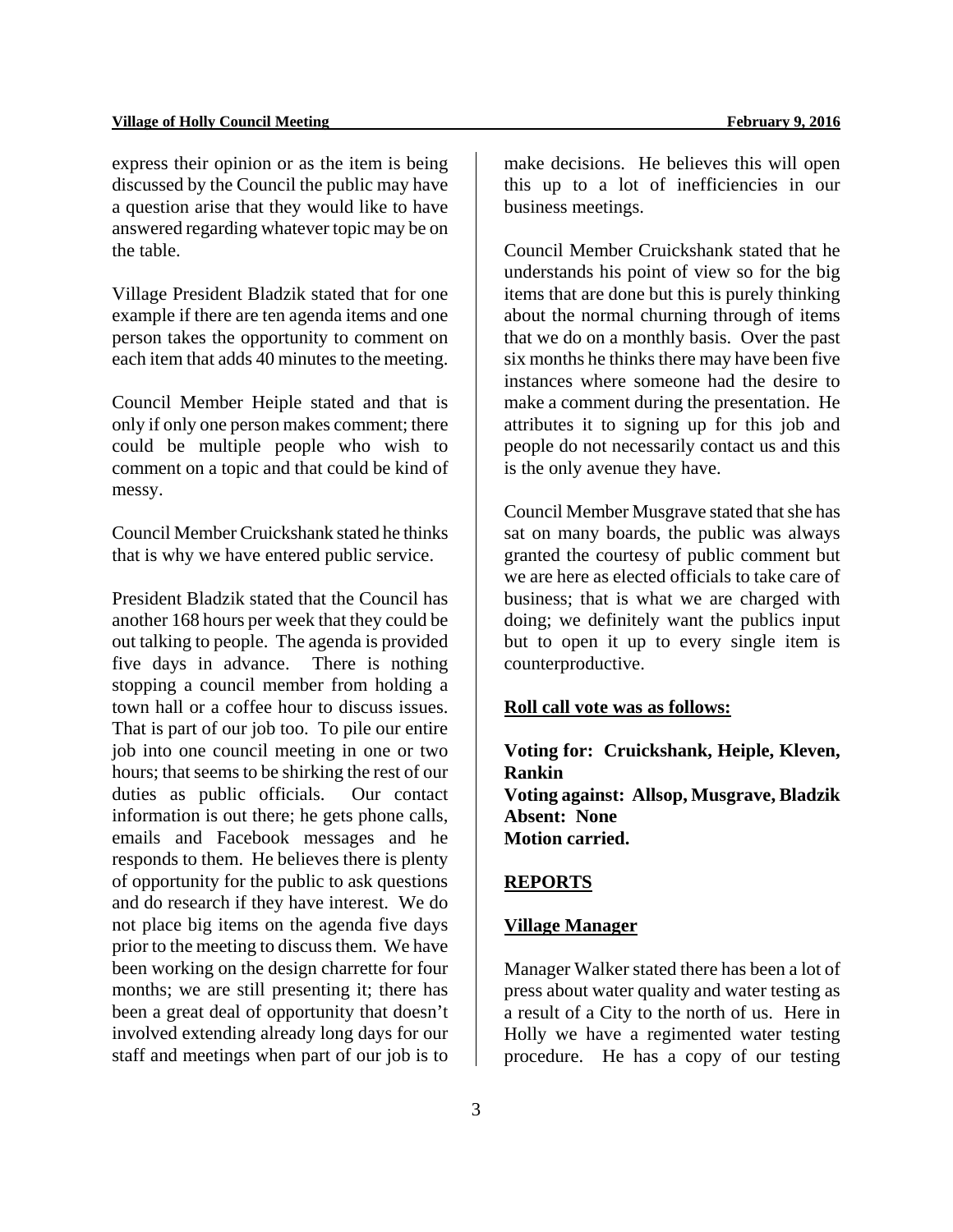procedure that DPW Director Klaassen provided to him and it has been sent out to Council Member Cruickshank and he will be sending it out to the rest of the Council this week just in case you get any questions. DPW Director Klaassen is here tonight and can answer any questions you may have but rest assured that our water quality here in Holly is very high. He additionally stated that DDA Director and he have completed all of their presentations to the various boards and commissions regarding the design charrette and they are in the process of notifying the property owners along N. Saginaw about the design charrette. There has been some talk about a public hearing; and from a staff perspective, it has tentatively been scheduled for the next council meeting on February 23, 2016 if that is acceptable.

#### **Attorney**

Absent – Excused

#### **Clerk/Treasurer**

Nothing to report.

#### **BOARDS AND COMMISSIONS**

Council Member Cruickshank stated the design charrette was reported to them and they accepted it. They also accepted the historic district report.

President Bladzik stated that one thing coming before the Historic District Commission will be some legislation that Lansing is proposing that would more or less cut the legs out from under Historic Districts and it is being referred to the Historic District Commission for review.

Council Member Heiple stated that Planning had the design charrette presentation. The Community Center met prior to the Council meeting with the new Director, Toni Brinker; very efficient; they have numbers, classes and upcoming events. She would like Ms. Brinker to explain a little bit if she can.

KRCC Director Brinker stated that for the month of January there were over 1,000 people that came through the community center in the month of January. They have a bunch of stuff coming up but in April they are bringing cardio kickboxing, roller skating, dance classes, two guitar classes, photography and we are really moving forward on moving more people through here. The biggest contributor to the people coming through the community center is from our Chaos Volleyball league, they brought about 750 people through the center in January.

Council Member Musgrave stated their annual meeting is March 3<sup>rd</sup> at the Calvary United Methodist Church Fellowship Hall.

Council Member Allsop stated they had a meeting on Monday and approved the illuminated sign for Metro North Credit Union.

Council Member Rankin stated they had their meeting last Wednesday and discussed their Playful City USA application and they had a volunteer step up and agree to refurbish the "H" at Ganshaw Park. They talked about having Cyclone Park repaired for some upcoming games. They have their parks clean-up day, which they moved to May 15, 2016.